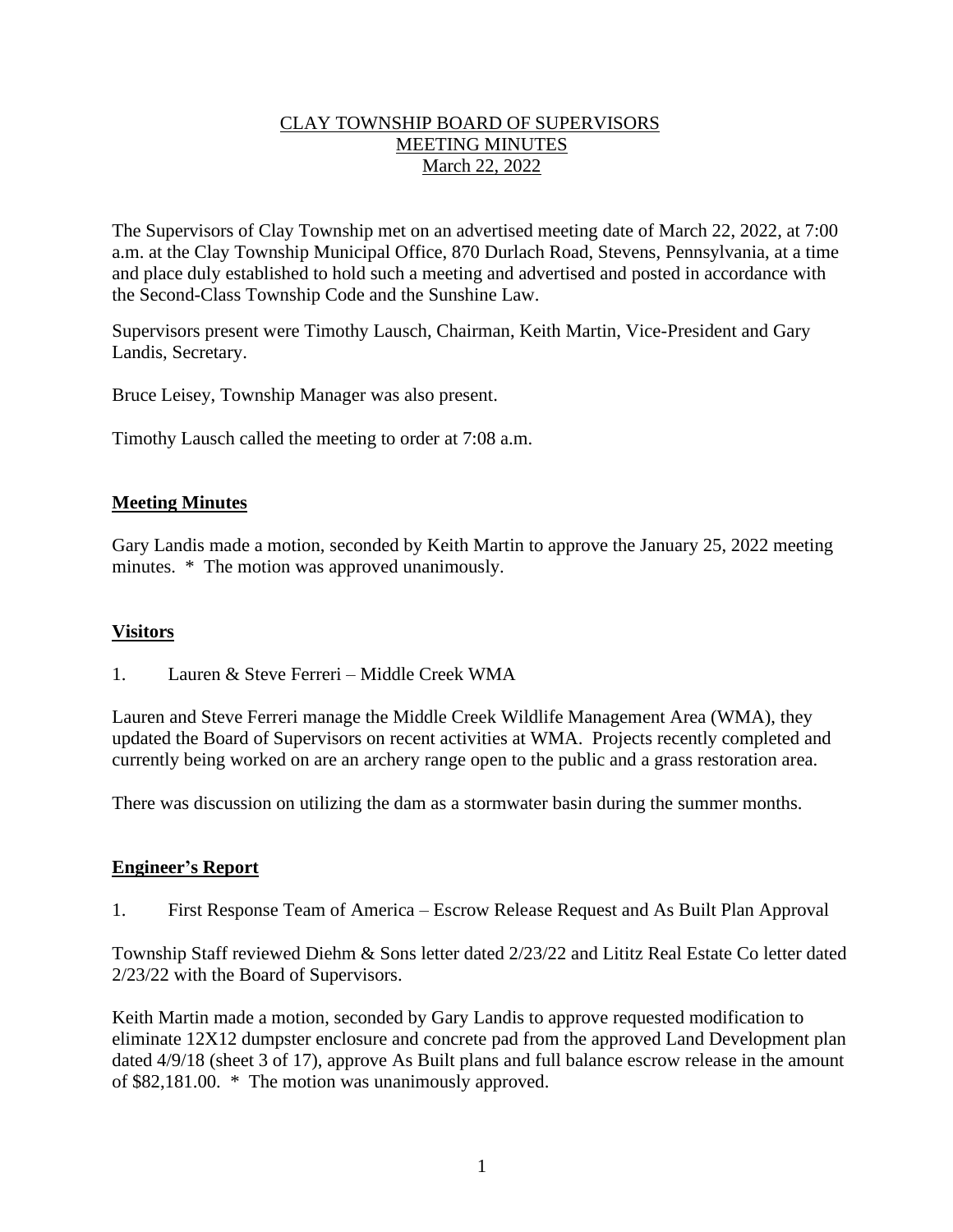2. Tom Zartman Jr – Request for Modification of Stormwater Ordinance

Township Staff reviewed Mr. Zartman's request with the Board of Supervisors. Mr. Zartman has a 78.1-acre tract along Flintstone Road and Indian Run Road. An 8,400 sq ft barn is currently the only structure located on the property. Mr. Zartman is requesting approval to construct a 7,200 sq ft high tunnel structure to store ag products. Mr. Zartman is requesting a modification of the Stormwater Management Act of 1978 (Act 167) as amended by Act 15 of 2018 to construct a high tunnel structure that exceeds the 25% impervious area limitation.

Keith Martin made a motion, seconded by Gary Landis to approve the modification as requested. \* The motion was unanimously approved.

3. Stephen Martin – Escrow Release and As Built Plan Approval

Township Staff reviewed the Hanover letter dated 3/21/22 with the Board of Supervisors.

Gary Landis made a motion, seconded by Keith Martin to approve an escrow release in the amount of \$10,377.59, retaining a balance of \$2,500.00 for the completion of the As Built Plans. \* The motion was unanimously approved.

# **New Business**

1. Appoint Recreation Board Member

After discussion, Keith Martin made a motion, seconded by Gary Landis approved to appoint Earl Stauffer, 220 Weidmansville Road, Ephrata to the Clay Township Recreation Board to a five-year term ending 12/31/2026. \* The motion was unanimously approved.

2. Approve Lawn Maintenance Proposal

Bruce Leisey reviewed the proposal with the Board of Supervisors.

Keith Martin made a motion, seconded by Gary Landis to approve proposal from Inch's Natural Lawn Care to provide spring broadleaf weed control on 23 acres of grass at Snyder park, Charity Gardens park, Hopeland park and the municipal campus in the amount of \$2,911.93. \* The motion was unanimously approved.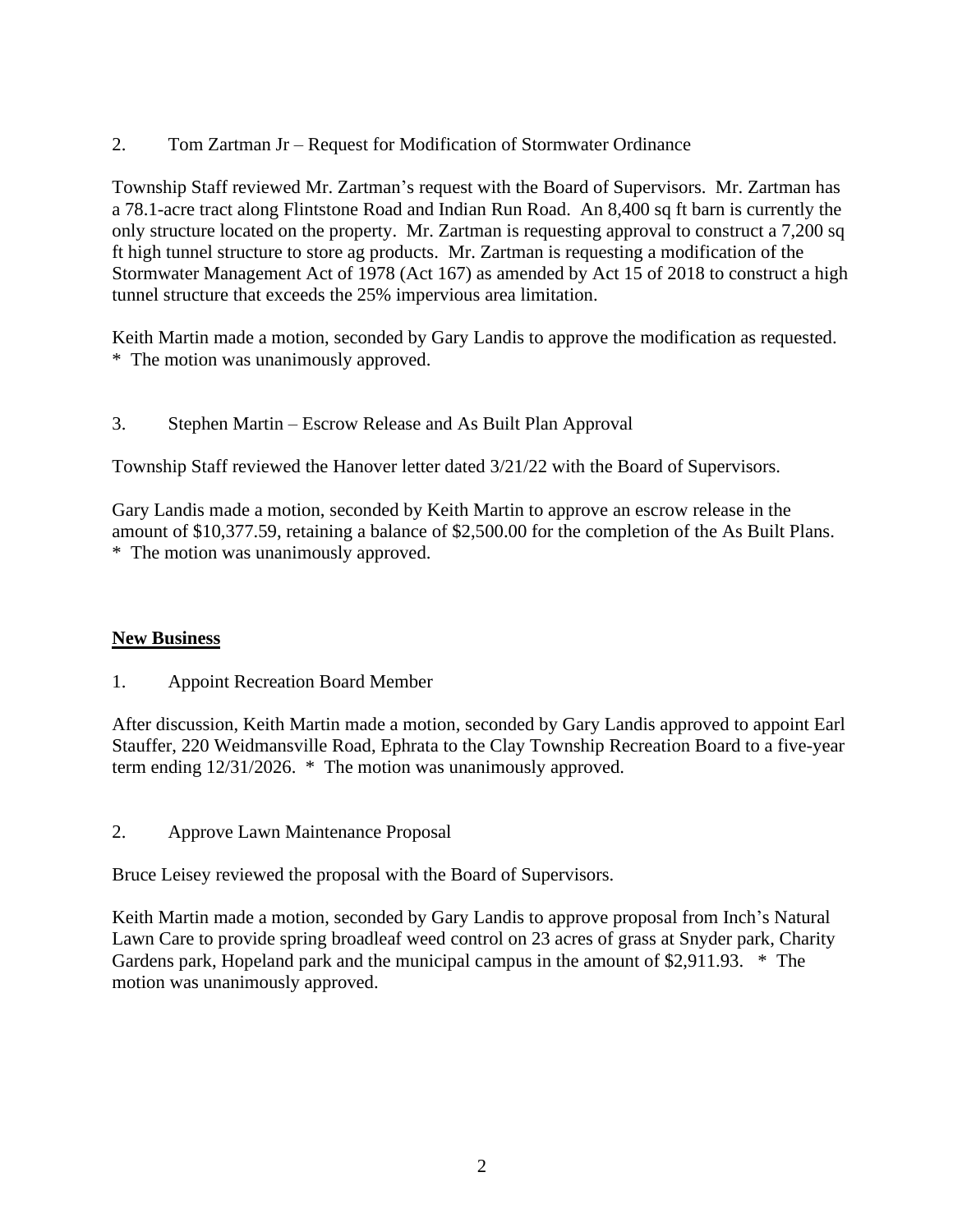3. Approve 2021 Municipal Wasteload Management Report for Hopeland Sewer Plant

After review, Keith Martin made a motion, seconded by Gary Landis to approve and execute the 2021 Municipal Wasteload Management report for the Hopeland sewer plant. \* The motion was unanimously approved.

4. Approve Attendance at 2022 PSATS Conference on April 24 – 27th

After discussion, Keith Martin made a motion, seconded by Gary Landis to approve cost of attendance to the 2022 PSATS Conference for the Board of Supervisors, Administrative Staff, Public Works Staff, Planning Commission member and Auditor. \* The motion was unanimously approved.

5. Approve and Execute Lancaster County Conservation District MOU

Bruce Leisey reviewed the MOU with the Board of Supervisors.

Keith Martin made a motion, seconded by Gary Landis to approve and execute the MOU with the Lancaster County Conservation District. \* The motion was unanimously approved.

6. Park Pavilion Rental Requests

Bruce Leisey reviewed two park rental requests which include the use of outside activity vendors with the Board of Supervisors.

After discussion, Keith Martin made a motion, seconded by Gary Landis to approve the requests contingent on receipt of a Certificate of Insurance from the outside vendor or Event Insurance from the park renter. \* The motion was unanimously approved.

7. Approve Filing of Street Light Assessment Liens

After discussion, Keith Martin made a motion, seconded by Gary Landis to approve filing a municipal lien on properties with past due balance located at 215 Jefferson Drive (2020 and 2021 Street Light Assessment) and 235 Jefferson Drive (2021 Street Light Assessment). \* The motion was unanimously approved.